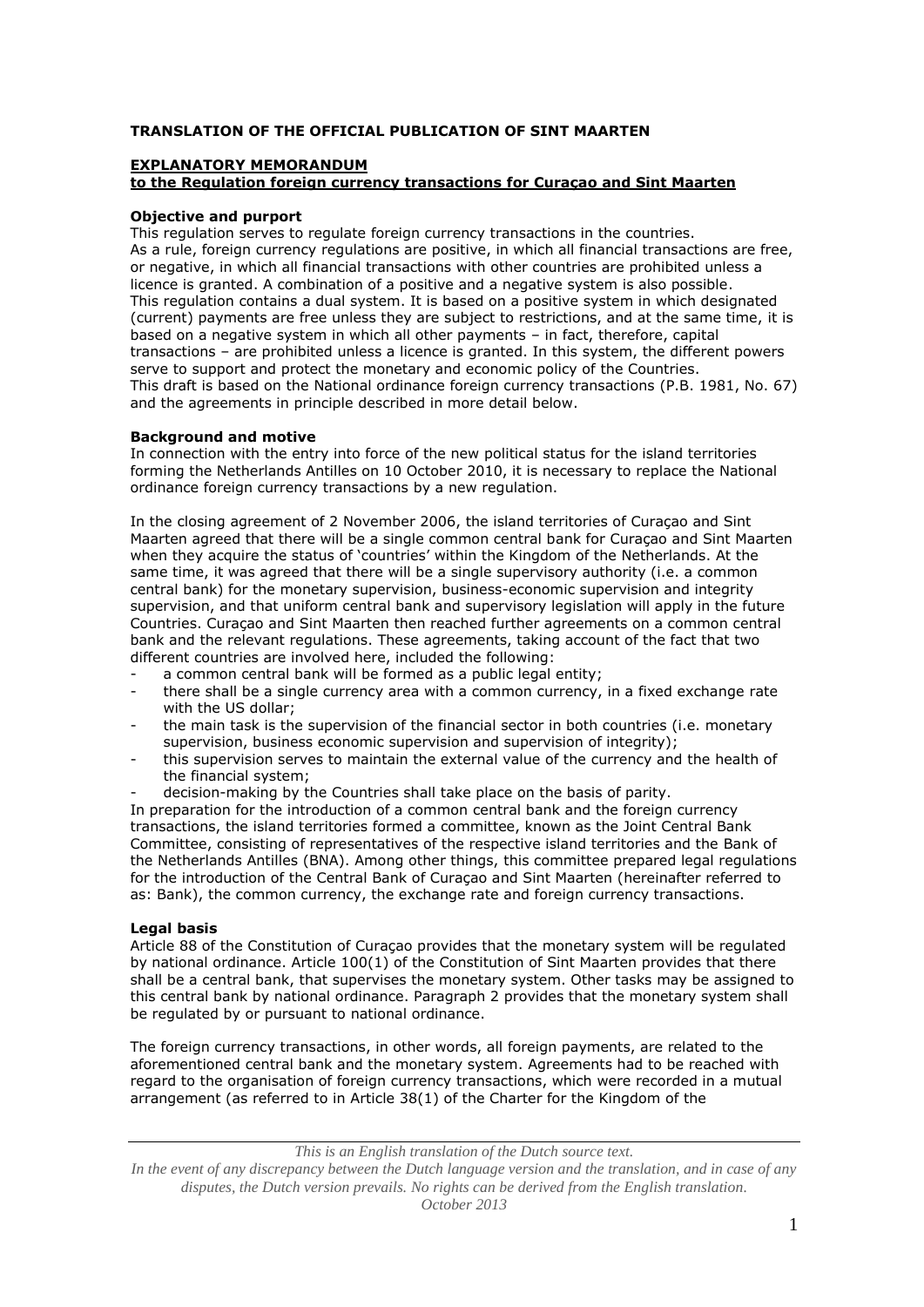Netherlands). A mutual arrangement is only effective between the countries that reach the agreements, but is not automatically effective within the legal system of each of the countries that are party to that regulation. For this to have effect, legal embedding of the mutual arrangement is required. The mutual arrangement concerning foreign currency transactions will be embedded in the legal system of each of the countries by providing in a national ordinance that foreign currency transactions shall be regulated by a mutual arrangement and that this mutual arrangement shall be realised only if that regulation is laid down by national ordinance (by each of the countries concerned).

This creation procedure of establishment by national ordinance is in principle less rigid and time-consuming than a uniform national ordinance in which the regulation is laid down in full. The establishment national ordinance ensures that the national legislator is involved in the establishment of the mutual arrangement. With an establishment national ordinance, therefore, the mutual arrangement in question acquires the force of law. As a result, there will be an automatic effect within the national legal system in each of the Countries.

Other matters relevant for foreign currency transactions, i.e. the joint central bank, the monetary system and the exchange rate will also be regulated in the above manner, in a mutual arrangement that is established by a national ordinance in both Countries.

The Central Bank Charter for Curaçao and Sint Maarten (hereinafter referred to as: Charter) also provides that the Countries will ensure that their national legislation is uniform and consistent with the Charter, in relation to the objectives of the Bank and the implementing provisions based on this, and that the date of entry into force is the same. This therefore also applies for the national decrees referred to in this draft. With regard to the realisation method for national decrees with the same content, it is noted that no 'uniform national decree, containing general measures' exists. However, the Countries can each establish a national decree with the same content, which in fact achieves the same result. Finally, the national legislation and the implementing provisions based on it should contain the same date for entry into force. The reason for this is that it is necessary to ensure that the national decrees, in particular, enter into force at the same time, in the event that they are not announced or published at the same time.

## **Content of the regulation**

The main aspects of foreign currency transactions are discussed in more detail below.

#### Foreign exchange

In this regulation, the term 'foreign currency' is not described in more detail. In the terms 'foreign currency policy' and 'foreign currency transactions' the term foreign currency should be regarded as a catchphrase that covers all foreign currency dealings. This therefore refers to payments in international dealings in cash, bills of exchange, other negotiable instruments, securities, precious metals, gold and precious stones as well as compensation for receivables. It should be noted in that regard that all monetary and economic terms used in this regulation generally match the interpretation of these terms by the International Monetary Fund. Consequently, in the event of doubts regarding the correct interpretation of a particular term, it may be advisable to ask this international institution for advice in that respect.

## Principle of freedom

The principle of freedom for current payments may be restricted in this regulation by rules intended to regulate the flow of current payments in order to protect the foreign currency reserves of the Countries. At the same time, the commitment to the overall prohibition on capital transactions in the regulation may be mitigated by liberal application of a licensing system, the aim of which is to avoid the possibility of disruption of the monetary and economic development of the Countries by uncontrolled capital flows. These powers create the possibility of continuing existing policy relating to foreign currency transactions.

*This is an English translation of the Dutch source text.*

*In the event of any discrepancy between the Dutch language version and the translation, and in case of any disputes, the Dutch version prevails. No rights can be derived from the English translation. October 2013*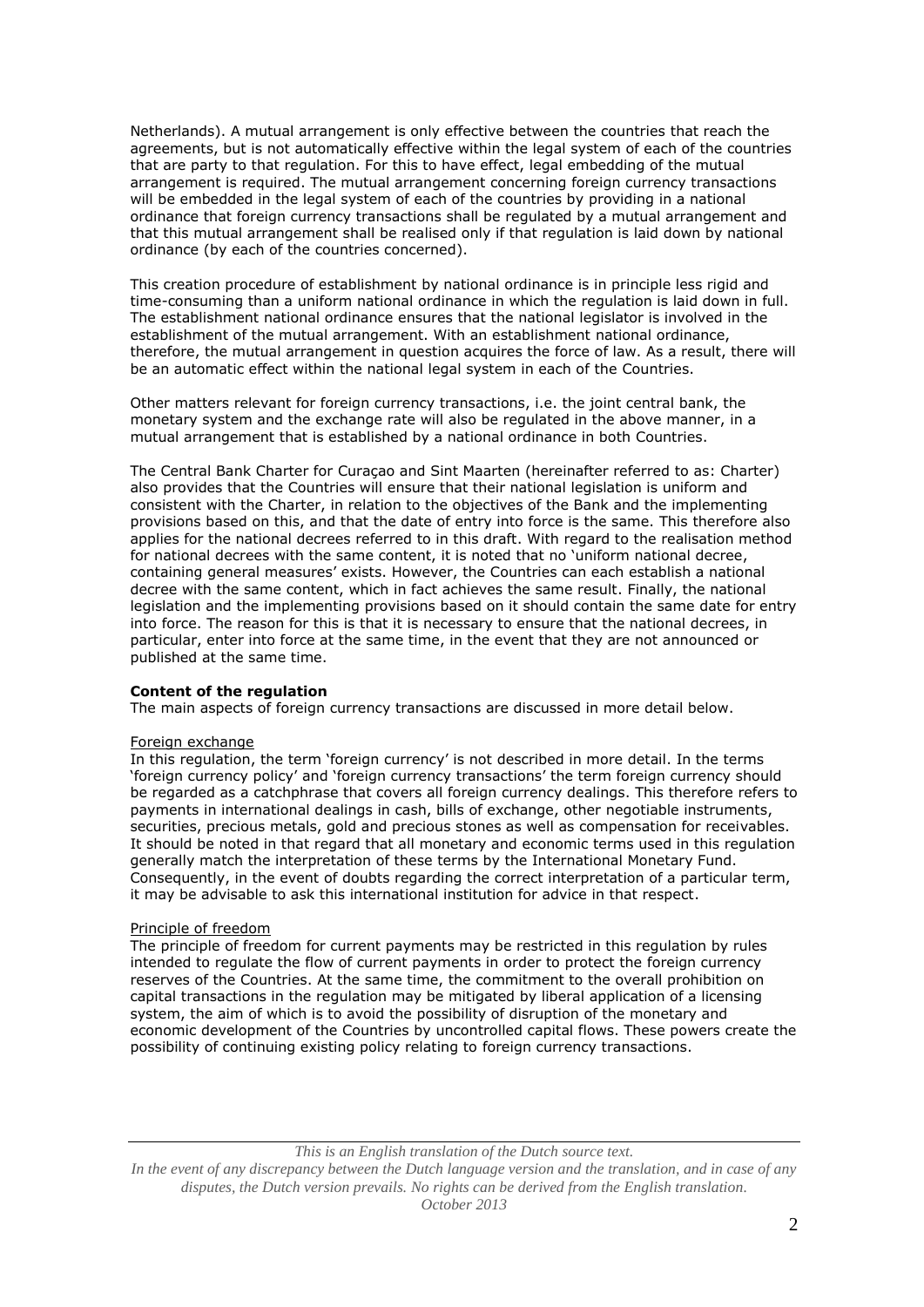### Policy versus implementation

The regulation makes a distinction between responsibility for determining general foreign currency policy and responsibility for implementing the regulation. The principle used for this in the regulation is that responsibility for foreign currency transactions lies with the Countries and the implementing responsibility rests with the Bank. In fact, the determination of the general foreign currency policy is a political matter, to the extent that the determination of policy extends to the determination of the value of the guilder and the issue of general measures regarding payment transactions with a particular country or with regard to particular goods. As well as expert advice, the multiple aspects of the problems that can arise in decision-making on these areas require an insight into the political circumstances. The consequences of decisions in the field of foreign currency policy can impact deeply on the national economy and foreign relations. For these reasons, the responsibility for policy has been placed with the governments of the Countries. The responsibility for the implementation of the regulation on foreign currency transactions has been placed in the hands of the Bank. Pursuant to Article 9 of the Charter, the Bank already has the tasks of managing the available foreign currencies and monitoring its expenditure. The powers to regulate foreign currency transactions form an essential instrument for the Bank in the performance of this task. Naturally, it must bear responsibility for their use.

### Foreign payments

Without prejudice to the aforementioned powers of the Bank, this regulation primarily steers foreign payments via the foreign exchange banks. The prohibitions on residents other than foreign exchange banks having accounts with financial institutions or parent companies in other countries on the one hand, while non-residents may not hold funds in Caribbean guilders on the other, are appropriate here. The former prohibition is laid down in Article 13 of this regulation. This Article imposes a collection obligation on residents, the consequence of which is that they will not be able to hold their accounts abroad without dispensation. Article 14 contains the prohibition on non-residents holding Caribbean guilders in the Countries. This latter prohibition is also intended to help to prevent the Caribbean guilder from playing a role as a payment instrument in international payments. The prohibition on holding an account denominated in Caribbean guilders will lead to a preference among non-residents for invoicing residents for transactions in a foreign currency. In order to promote the enforcement of these prohibitions, this regulation also contains provisions that restrict or prohibit imports and exports of payment instruments and other securities that can be regarded as foreign currency.

These prohibition provisions are included in the regulation to enable effective action in the event of a sharp and persistent fall in the foreign currency reserves, for instance in crisis situations. In practice, foreign payments are liberalised to a great extent through various announcements concerning foreign exchange transactions, which are laid down by or pursuant to this regulation.

As a result of its monopolistic task concerning management of the available foreign currency and monitoring of its expenditure pursuant to Article 13 of the aforementioned Charter, the Bank has been assigned powers to issue instructions to the foreign exchange banks with regard to foreign payments.

#### Licensing fees

Licensing fees are due on payments by residents of the Countries to non-residents (National decree, containing general measures, 1995, no. 187). The licensing fees amount to 1% of the amount of the payment. No licensing fees are due for payments between the Countries; these are free.

## Public limited liability companies

In order to promote the efforts of the Countries to build up an internationally recognised financial centre, the regulation includes the possibility of issuing legal foreign currency facilities and guarantees to defined public limited liability companies registered in the Countries. These public limited liability companies must comply with certain technical foreign

*This is an English translation of the Dutch source text.*

*In the event of any discrepancy between the Dutch language version and the translation, and in case of any disputes, the Dutch version prevails. No rights can be derived from the English translation. October 2013*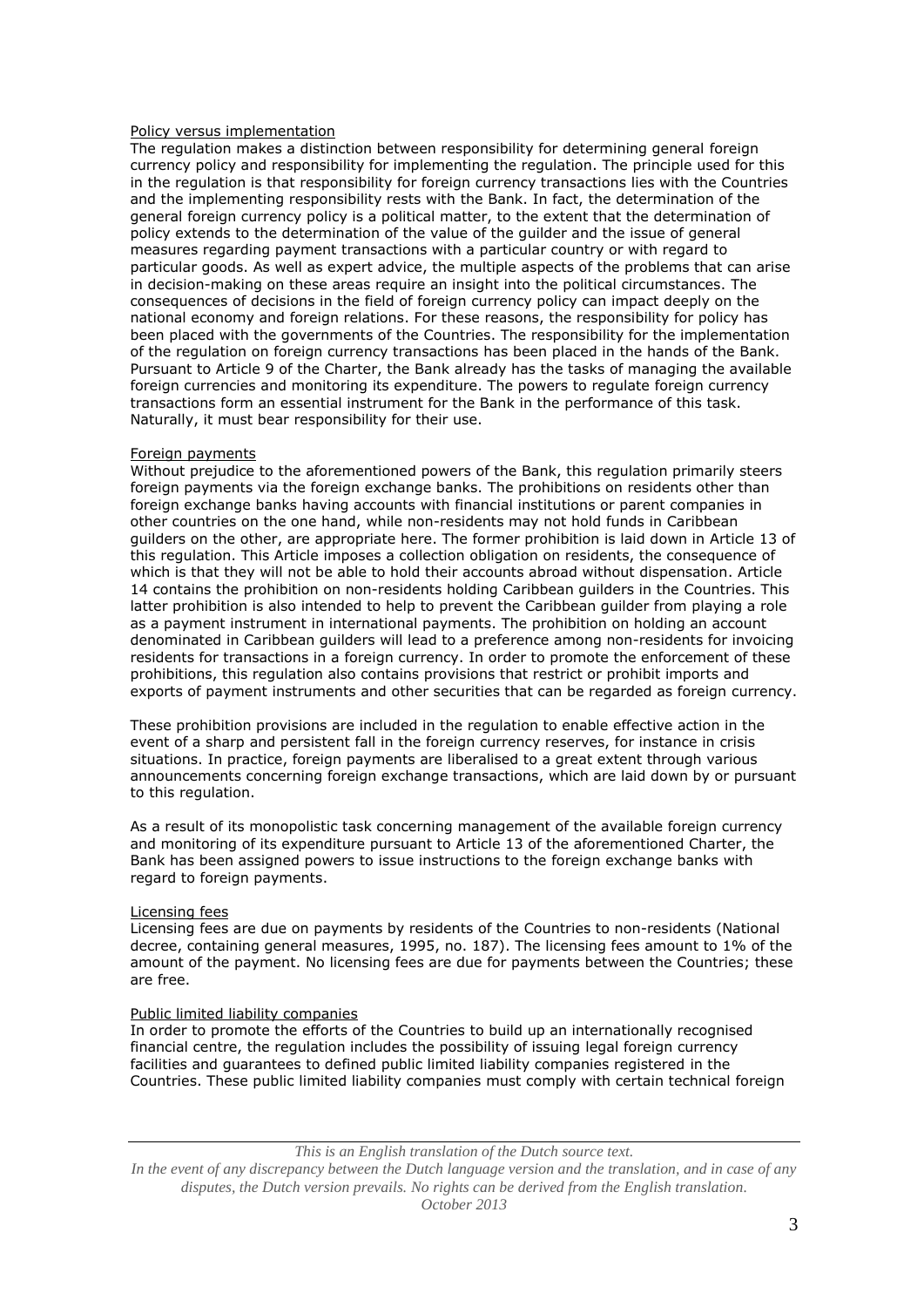currency features, on the basis of which it can be established that their activities do not influence domestic monetary and economic policy.

The Bank, which must be regarded as the ideal expert with regard to the assessment criteria, has been granted the power to grant legal foreign currency facilities and guarantees to the public limited liability companies referred to above, referred to in this regulation as offshore companies.

## Integrity

A current issue is the integrity of the financial institutions under the supervision of the Bank and of their (co-)policymakers and the final beneficiaries. The international accounting scandals in which (co-)policymakers facilitated the fall of multinational institutions have increased the need for assessment of every aspect of integrity. In that regard, this regulation also aims to reinforce the legal basis for integrity assessment.

In the year 2002, at the request of the government of the Netherlands Antilles, the International Monetary Fund (hereinafter referred to as 'the IMF') conducted an evaluation of the Netherlands Antillean supervisory regime and the regulation of the financial sector of the Netherlands Antilles. The IMF report made recommendations to the Netherlands Antillean authorities to enable compliance with the international criteria for adequate supervision. As far as possible, these recommendations have been incorporated in this regulation. These recommendations often concern matters that are updated and harmonised, such as reinforcement of the legal basis for the integrity assessment of (co-)policymakers and ultimate beneficiaries and the introduction of administrative sanctions such as administrative penalties and astreinte. The incorporation of a legal exclusion of liability for the supervisory authority and its employees responsible for supervision of financial institutions is also strongly recommended and is included in this regulation. The main reason for this is to give the Bank the necessary freedom of movement, so that it can perform its work in an independent manner. It is noted that where the term financial institutions is used in this explanatory memorandum, this refers to both natural persons and legal entities that are under the supervision of the Bank pursuant to the supervisory national ordinances.

#### Astreinte and administrative penalties

Astreinte and administrative penalties are two distinct administrative enforcement instruments. In the case of astreinte imposed by the Bank, the Bank issues the party that infringes a particular standard with an order subject to a financial penalty in the event of noncompliance. Astreinte serves to reverse the infringement, or to prevent further infringements or a repetition of the infringement. In other words, astreinte is a restorative sanction. In contrast to astreinte, administrative penalties have the character of a punishment. The nature and purpose of the administrative penalty does not differ from a criminal fine. The distinction between restorative sanctions and punitive sanctions is important because:

- a punitive sanction must be assessed in full by the LAR (National ordinance administrative jurisprudence) court, while with a restorative sanction, the court must take account of the discretionary powers of the administrative authority;
- a punitive sanction is regarded as a 'criminal charge' within the meaning of Article 6 of the European Convention on Human Rights and Fundamental Freedoms (ECHR); the assurances laid down in that provision therefore apply to this sanction;
- the general principles of the law of sanctions (legality principle, grounds for exclusion of penalties) apply to the punitive sanctions, while this is not the case for the recovery sanctions.

The effectiveness of the supervisory national ordinances not only requires that there are good substantive rules, but also that infringements of those rules can be addressed directly and effectively. As the supervisory authority, the Bank's responsibilities include supervision of compliance with the legal regulations in force in the Netherlands Antilles for prevention of money laundering and financing of terrorism. The Bank also imposes anti-money laundering rules and rules to combat the financing of terrorism. The violation of these rules may also be penalised with an administrative sanction, such as an administrative penalty. Chapters VII and

*In the event of any discrepancy between the Dutch language version and the translation, and in case of any disputes, the Dutch version prevails. No rights can be derived from the English translation. October 2013*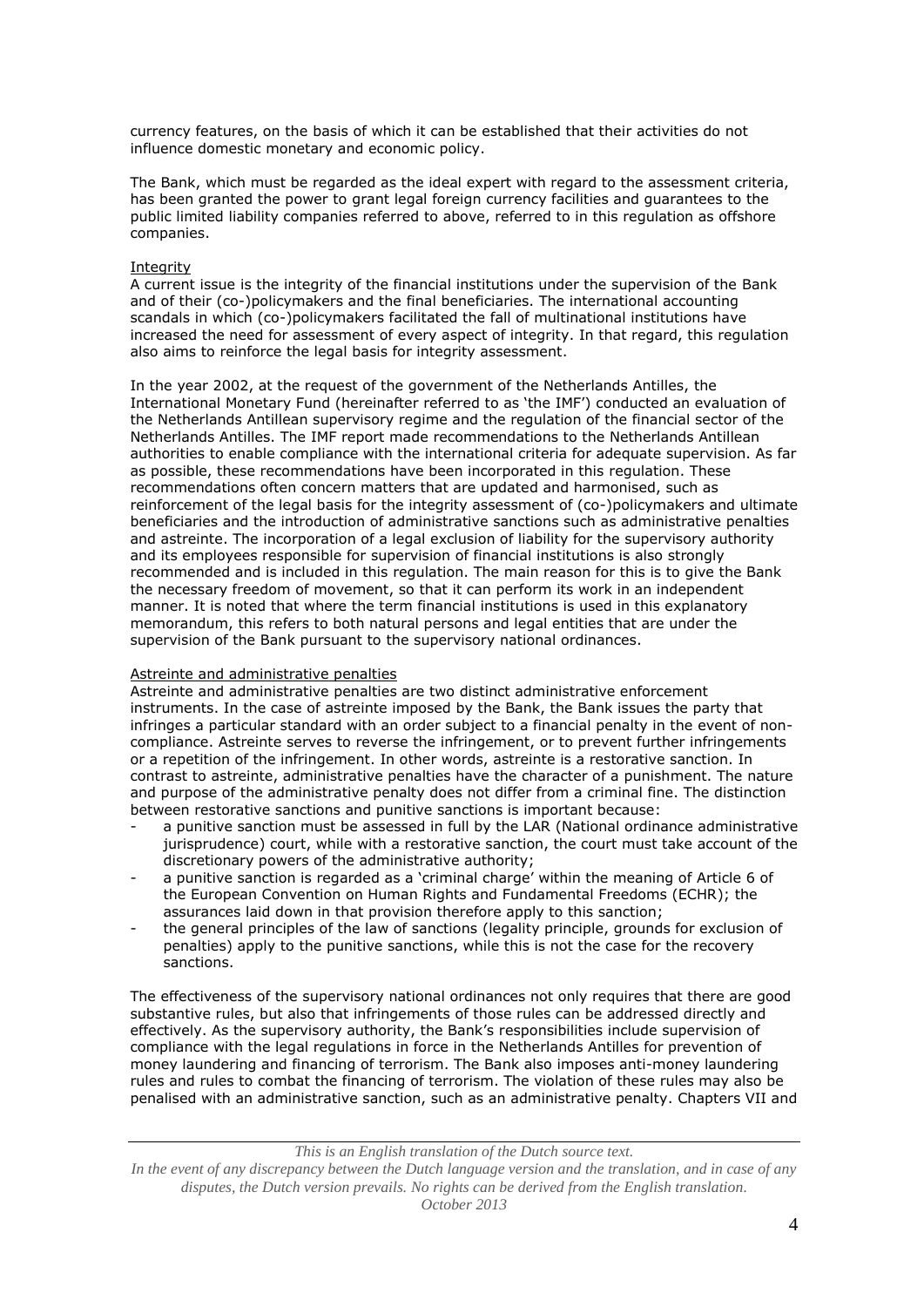VIII of this regulation are aimed at strengthening the effectiveness of administrative enforcement of the rules laid down in the various supervisory national ordinances and the regulations laid down pursuant to these national ordinances.

Infringement of the provisions of the various supervisory national ordinances is made punishable in the supervisory national ordinances themselves and must be precede by reporting by the Bank. Often, criminal proceedings will not be as fast or effective. The imposition of an astreinte or an administrative penalty can be an effective additional instrument for the enforcement of the rules of the different supervisory national ordinances. Furthermore, effective enforcement of these rules can be further strengthened by creating the possibility of publicising the fines and administrative penalties imposed. Publication can harm the reputation of a financial institution, while a good reputation is precisely of the greatest importance for a financial institution.

Due to the fact that the Bank itself is responsible for imposing astreinte or administrative penalties, there is a need to prevent it becoming its own judge and jury. The internal organisation of the Bank is designed to ensure that an officer who observes an infringement does not also decide whether a fine or an administrative penalty should be imposed. This is known as 'segregation of functions'. Consequently, the various supervisory national ordinances provide that the work in connection with imposing astreinte or an administrative penalty is performed by persons who were not involved in the determination of the infringement and the investigation preceding this.

Because no-one may be prosecuted or penalised twice for a punishable offence for which they have already been found guilty or not guilty in a final decision, the *'ne bis idem'* principle – the accumulation of an administrative penalty and a criminal sanction must not be possible. This regulation includes a strict anti-cumulation regulation. On the one hand, the power to impose an administrative penalty lapses if prosecution proceedings are opened for the same infringement and inquiries have begun in court. This power also lapses if the Department of Public Prosecutions of each country has reached a settlement with the accused pursuant to Article 76 of the Criminal Code of each country. On the other hand, the right to criminal prosecution lapses if the Bank has already imposed an administrative penalty with regard to that infringement. With this, the right to criminal prosecution does not lapse at the time when the administrative decision to impose an administrative penalty becomes final, but as soon as an administrative penalty is imposed. This rule is in fact a development of the '*una via* principle'. This principle means that once a choice has been made for either the administrative or the criminal route, that choice is binding.

For some provisions, a combination of an administrative penalty and astreinte may be the most effective means of enforcement. This could include a situation in which a financial institution systematically fails to comply with its regular reporting obligation. In principle, there are then a number of individual infringements for which just as many administrative penalties can be imposed. In such a case, it may be effective if the Bank not only imposes an administrative penalty, but also an astreinte to prevent repetition of the infringement.

#### Objections and appeals

The National ordinance foreign currency transactions included a separate provision concerning appeals, which was withdrawn when the National ordinance administrative jurisprudence (hereinafter referred to as 'the LAR') took effect. For that reason, the Articles that still referred to this separate appeal provision have not been included in this regulation. Pursuant to Article 7 of the LAR, natural persons or legal entities whose interests have been directly affected by an administrative decision may appeal against this to the Court. Pursuant to Article 3(1) of the LAR, an administrative decision refers to a written decision of an administrative authority containing a public law legal action that is not of a general purport. Pursuant to Article 2(1) of the LAR, an administrative authority is a person or board to whom or to which any public authority has been assigned. This is clear if the authority is instituted under public law; it is instituted (formed) because this is laid down in a law. If this is not the case, 'public authority' must be defined. This relates to the unilateral decision-making; holding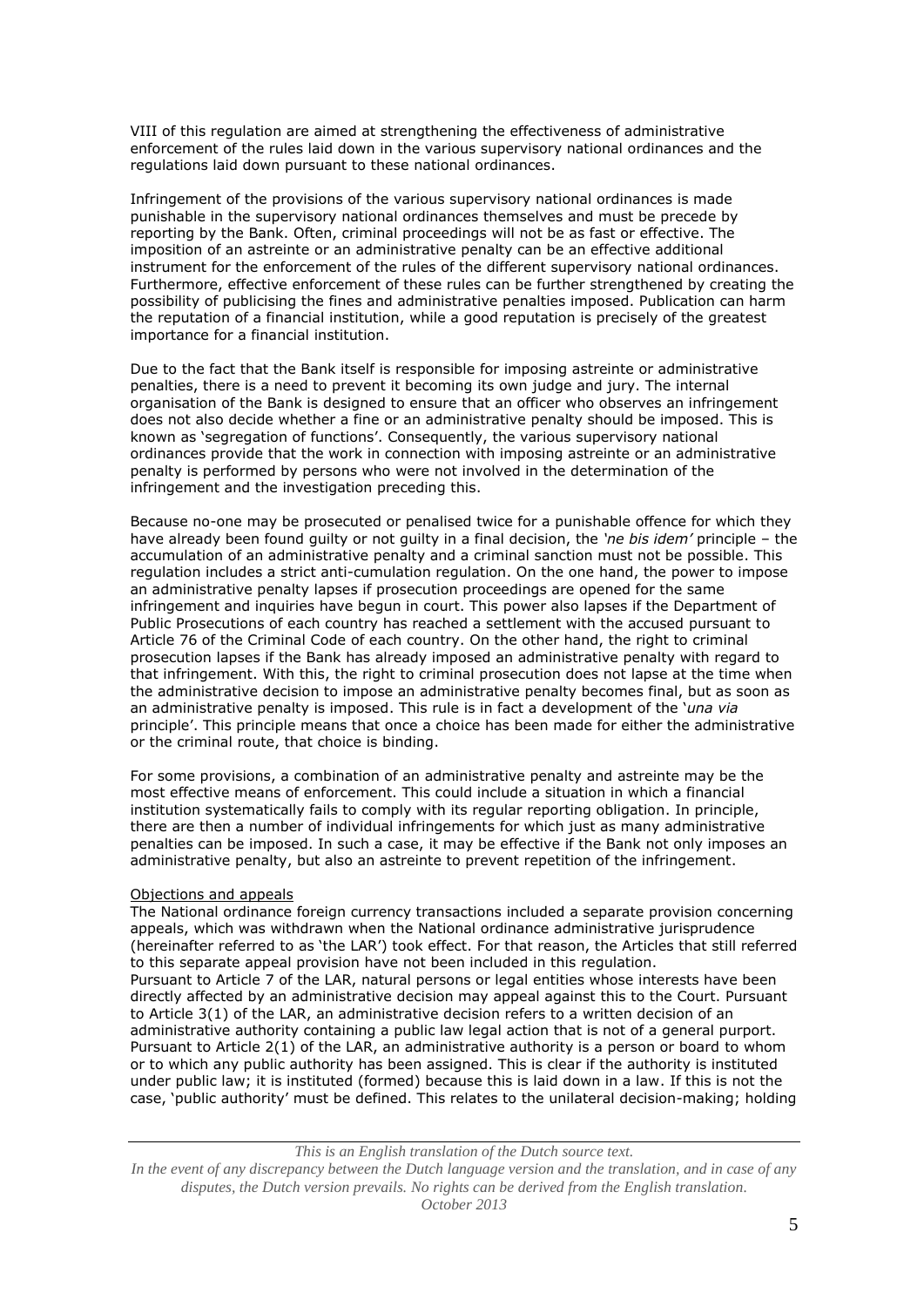authority or power. That power must then relate to the public task, what forms part of the government's tasks or what is financed by the government.

## **Article by Article section**

#### Ad Article 2

This Article lays down the principle of the relationship between the authorities of the Countries on the one hand and those of the Bank on the other. The responsibility for foreign currency policy rests with the governments of the Countries, while the Bank provides for the technical carrying out execution of that policy. In this structure, it is appropriate that the consequences of the policy, if it is correctly carried out, are borne by the Countries.

In line with the idea that the policy is the responsibility of the Countries, a collective responsibility of the Countries is proposed, further to the National ordinance foreign currency transactions. Considerations that foreign currency policy measures can have far-reaching consequences for, *inter alia*, the national economy and foreign relations led to preference being given to a collective responsibility of the governments of the Countries, rather than a policy responsibility resting primarily with the Ministers of Finance. In accordance with existing practice, responsibility for the execution is assigned to the Bank.

#### Ad Article 3

As the determination of the value of the guilder is firstly a political policy decision, and secondly a technical monetary matter, the determination of the value of the guilder has been placed in the hands of the Countries. This is laid down by the countries in the Regulation concerning the exchange rate of the Caribbean guilder. Paragraph 2 of this Article ensures that the rates fixed by the Bank are maintained in payments between the institutions referred to in this paragraph and their clients.

### Ad Article 4

The purpose of this Article is that the countries can execute their policy concerning payments with certain countries by national decree, to the extent that the circumstances necessitate the defence of or action for the interests referred to in paragraphs 1 and 2 of this Article. This refers firstly to measures that control the negative consequences in relation to payments with a country of restrictions that apply with regard to international payments in that country. This could, on the one hand, include measures that entail an obligation for residents to settle debts to residents of that country through a deposit into a special settlement account at the Bank, and on the other, a right for residents to receive payments from the funds deposited into that settlement account for receivables from residents of that country. Secondly, paragraphs 1 and 2 of this Article concern the possibility for the Countries to take measures to settle international obligations and protect the interests of the international legal system. This includes measures based on international agreements that do not have a legally binding character. Thirdly, paragraphs 1 and 2 of this Article concern measures to be taken by the Countries in connection with the arms trade and other strategically important goods.

In relation to international developments concerning the combating of money laundering and the financing of terrorism, the authority of the Ministers of Finance to impose rules by national decree, containing general measures, with regard to financial transactions is formulated more broadly. Broader powers apply here, because the term 'goods, within the meaning of Article 1 of Book 3 of the Civil Code' is used in this regulation. In Article 1 of Book 3 of the Civil Code of each Country, goods are defined as all goods and all proprietary rights, while goods as referred to in Article 1(11) of this regulation refers to moveable goods, with the exception of gold, precious metals, gems, legal tender, negotiable financial instruments, securities and documents embodying receivables. In addition, broader regulatory powers for the Ministers of Finance now exist with regard to the content of the rules. After all, paragraphs 1 and 2 not only create regulatory powers for the government in relation to financial transactions with countries to be designated in that regard or in relation to goods to be designated, but also in relation to financial transactions with persons, groups of persons or organisations to be designated.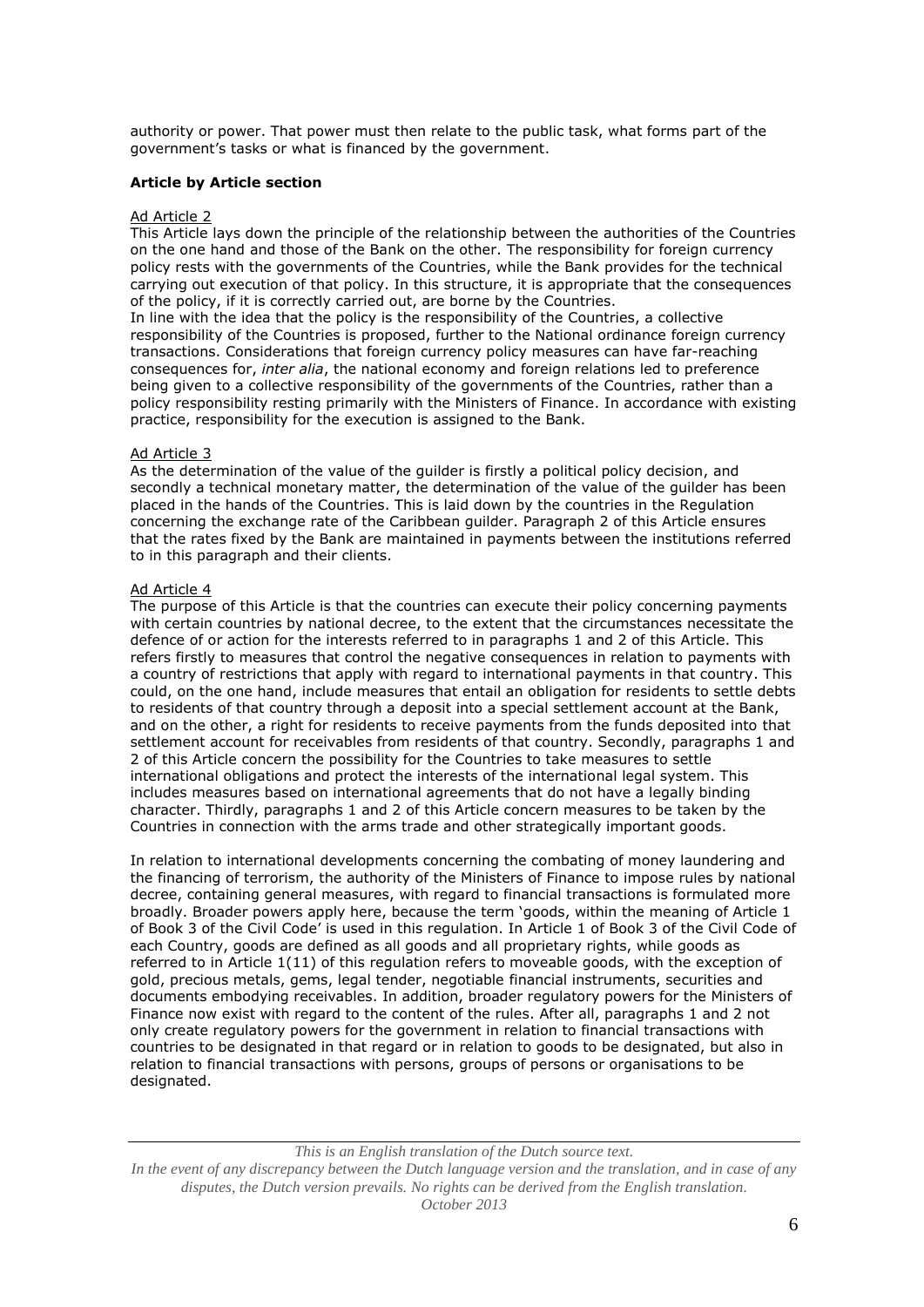In the National ordinance foreign currency transactions, the present paragraphs 1 and 2 formed one combined paragraph. In connection with the decision-making process, since two countries are now involved, this has been split. In addition, in contrast to paragraph 1, paragraph 2 has been formulated as mandatory; action is therefore required. In their action, the Ministers of Finance must aim for harmonisation as far as possible here.

In paragraphs 3 and 4, the aforementioned regulatory powers are bounded. Paragraph 3 of this Article is a confirmation of the principle laid down in Article 2 of this regulation, that the technical implementation of the policy rests with the Bank. With regard to the supervision referred to in sub-paragraph b, reference is made to Articles 8 and 43 of the Charter.

Paragraph 5 includes the possibility of granting dispensation, being an exception to compliance with the rules, referred to in paragraph 3, in individual cases, or exemption, being an exception to compliance with the aforementioned rules for a category of cases.

#### Ad Article 5

In issuing administrative decisions, the Ministers of Finance will aim for uniformity as far as possible. Reference is made in that regard to the statements concerning uniformity in the final paragraph under the heading Legal basis in the general section of this explanatory memorandum.

### Ad Article 6

The exemption referred to in this Article applies for the Bank, to the extent that securities that belong to the Countries are concerned, either directly or indirectly.

### Ad Article 7

In the structure of this regulation, foreign payment transactions are largely steered via the foreign exchange banks. As the management of the available foreign currency and the monitoring of its expenditure are assigned to the Bank in accordance with Article 9 of the Charter for the Kingdom of the Netherlands, this Article provides that the Bank has the authority to monitor the work of the foreign exchange banks concerning foreign payments. For this reason, the authority of the Bank to issue instructions in that regard has been added. Apart from instructions to the foreign exchange banks, these powers can comprise orders to maintain minimum or maximum balances denominated in one or more foreign currencies, as well as to pay amounts in foreign currencies to the Bank. The last phrase of paragraph 2 of this Article implicitly regulates the sanction for non-compliance with these instructions by the foreign exchange banks. After all, providing that these instructions form part of the conditions under which authorisation is granted to operate as a foreign exchange bank authorises the Bank to regard the authorisation that it has granted as having lapsed if a foreign currency bank does not follow the instructions.

#### Ad Article 8

The purpose of this Article is to afford persons or institutions who necessarily deal regularly with demand for and the offer of foreign currencies and cheques in the performance of their work the possibility of operating an exchange office. This could involve travel agencies, for example. The Article is also intended to promote greater security in payments by creating the opportunity for exchange rates for foreign currencies to be fixed by the bank to also be used outside the circle of foreign exchange banks. The obligation to that effect is imposed on the exchange offices in Article 3(2) of the regulation.

Although exchange offices can never have the same status as a foreign exchange bank, they will have an opportunity, pursuant to the instructions to be issued to foreign exchange banks by the Bank, to use the interbank rates for foreign currencies in payment transactions with the foreign exchange banks.

Paragraph 2 of this Article assigns the Bank the same powers with regard to exchange offices as it has in relation to the foreign exchange banks.

*This is an English translation of the Dutch source text.*

*In the event of any discrepancy between the Dutch language version and the translation, and in case of any disputes, the Dutch version prevails. No rights can be derived from the English translation.*

*October 2013*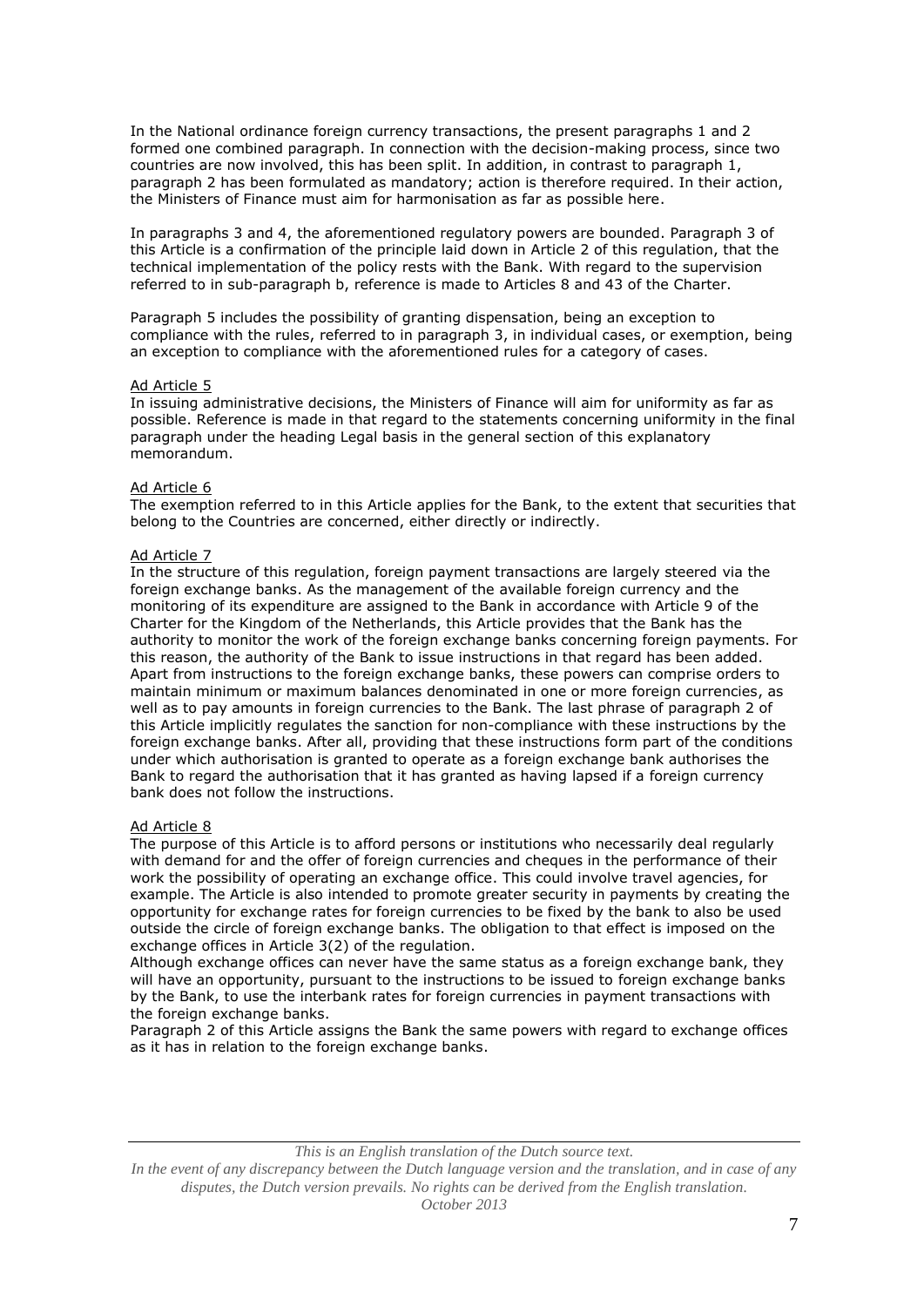## Ad Article 9

This Article provides for the possibility that the Bank can gather the information and data necessary for the balance of payments, including from offshore companies.

Paragraph 2 is included in order to make clear that in the preparation of the balance of payments, in derogation from the provisions of Article 1, to the extent that these concern residents and non-residents, transactions between residents or the Countries shall be deemed to be balance of payments transactions of the individual Countries.

In paragraph 3, the Bank is granted the power to issue administrative rules in the field of paragraph 1. This creates the possibility in most cases to arrange for the required information to be provided via the foreign exchange banks, which, on the basis of their business, are often closely involved in the facts to be reported. With regard to the confidential treatment of information gathered by the Bank, reference is made to Article 27.

### Ad Article 10

The Countries form a monetary union; consequently, payments between the Countries are free.

This Article contains the principle referred to in the general considerations above of the positive system for current payments. In principle, all payments referred to in the Publication concerning foreign currency transactions (1 May 2009) are free:

- 1. General goods
- 2. Oil and oil products
- 3. Goods for refinement/processing
- 4. Repairs to goods
- 5. Dispatch/ refuelling
- 6. Aviation, passengers
- 7. Aviation, freight
- 8. Aviation, other
- 9. Shipping, passengers
- 10. Shipping, cargo
- 11. Shipping, other
- 12. Tourism
- 13. Telecommunication
- 14. Construction
- 15. Financial services
- 16. Computer and information services
- 17. Royalties and licences
- 18. Other commercial services
- 19. Private, cultural and recreational services
- 20. Government services (not classified elsewhere)
- 21. Income from employment
- 22. Profit distributions
- 23. Interest on loans
- 24. Dividends
- 25. Interest on securities
- 26. Income from other financial assets
- 27. Receipt of offshore taxes
- 28. Other government income transfers
- 29. Income transfers, foreign employees
- 30. Non-life insurance premiums
- 31. Non-life insurance benefits
- 32. Other income transfers

This freedom may be restricted only by measures imposed by or pursuant to this regulation.

The purpose of the provisions of paragraph 3 of this Article is to assign authority the Bank, for the protection of the foreign currency reserve position of the Countries, to mitigate excesses

*This is an English translation of the Dutch source text.*

*In the event of any discrepancy between the Dutch language version and the translation, and in case of any disputes, the Dutch version prevails. No rights can be derived from the English translation.*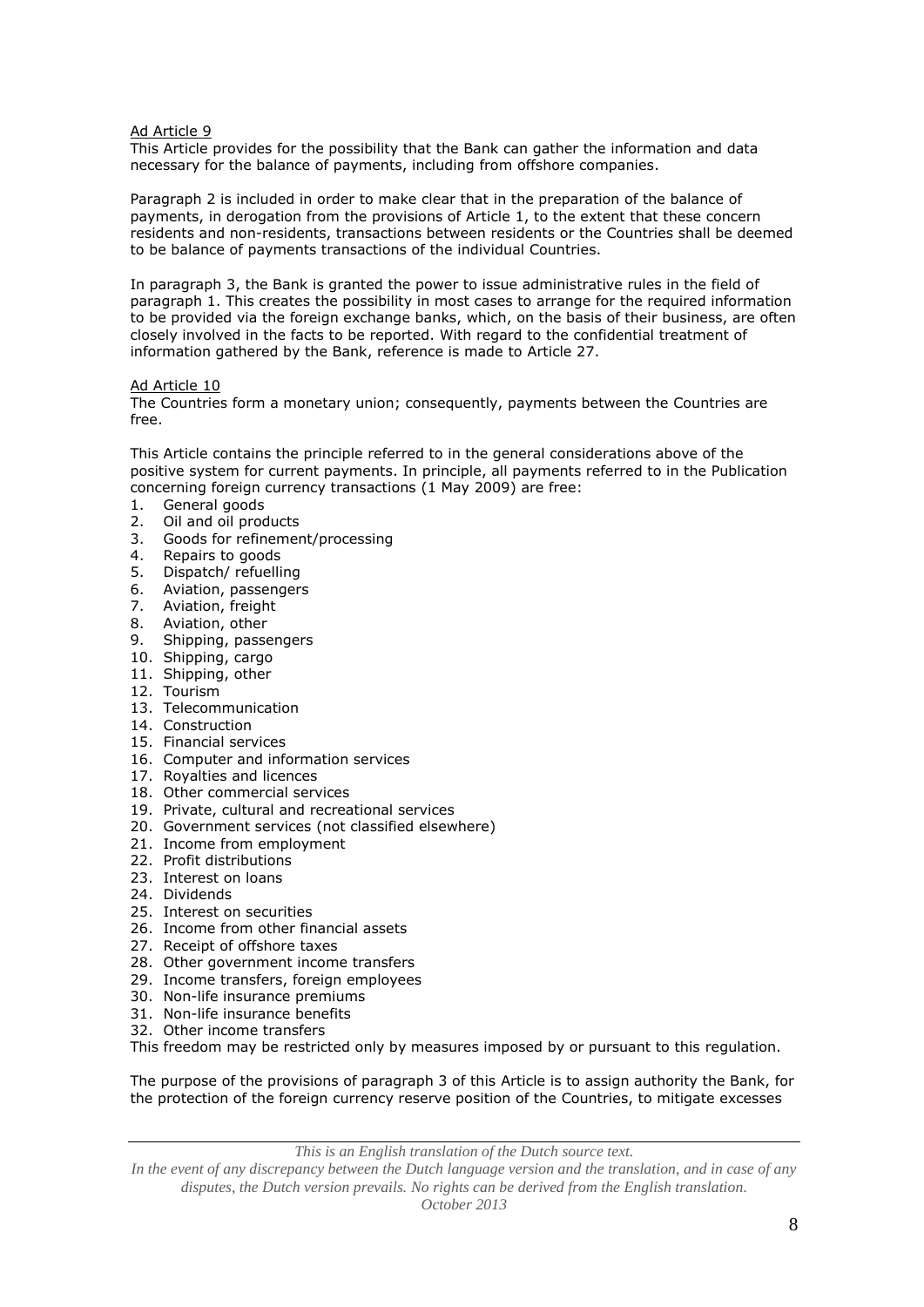arising in current payments. A prohibition in the rules to be issued by the Bank on payments as referred to in this Article taking place without a licence must firstly be regarded as a technical instrument to be able to realise the mitigation referred to above. The provisions of paragraph 2 of this Article ensure that a prohibition imposed by the Bank pursuant to paragraph 3 of this Article can never prevent a current payment, but may only regulate the times at which, and the volumes in which the payment is made. Moreover, it is not the case that the Bank can determine when a payment takes place; pursuant to paragraph 3, the Bank may prohibit certain payments for a particular period.

## Ad Article 11

This Article enforces the negative system for other payments, as was regulated in the National ordinance foreign currency transactions. In particular, this Article is intended to bind foreign capital transactions to a licensing system. In order to rule out the possibility that a payment cannot be regarded as either a capital transaction or a transaction forming part of current payments, referred to in Article 10, with the result that doubts arise over whether or not a licence is required, this Article prohibits all foreign payments with the exception of the current payments, referred to in Article 10. The considerations that led to such an extensive prohibition include the fact that uncontrolled capital flows can have a detrimental impact on the healthy monetary and economic development of the Countries.

To avoid the possibility that the refusal to grant a licence to make payments concerning a capital transaction leads to undesirable consequences for the preceding activities, such as the contracting of certain agreements, paragraph 2 of this Article also makes the preparatory actions from which capital transactions arise subject to prior licensing.

As shown by the text of paragraph 2, the prohibition covers not only all legal actions but also all facts, actions and dealings from which a capital transaction can result. For the sake of completeness, this paragraph explicitly mentions the provision of security in order to ultimately realise a capital transaction.

### Ad Article 12

This Article regulates the method of payment to foreign countries. A resident must first buy the requested currency before issuing a payment order for the benefit of a non-resident. The purport of this Article is to prevent the Caribbean guilder from acting as a payment instrument in international transactions. The prohibition on non-residents holding accounts denominated in Caribbean guilders, as contained in Article 14 of this regulation, is closely related to this. In practice, these two provisions will mean that non-residents will give preference to invoicing residents in foreign currencies in relation to transactions.

## Ad Article 13

This Article imposes a collection obligation on residents and regulates the way in which the collection should take place. The purpose of these provisions is to prevent residents from holding accounts denominated in foreign currencies in other countries. Holding an account in a foreign country is permitted for residents only pursuant to a licence for that purpose issued by the Bank.

It is noted that normal credits in trading are not affected by these provisions. Apart from explicit agreements concerning supplier credit and the use of bills of exchange etc., deferred trade payments are often based on custom in the relevant sector. It is therefore difficult to refer to receivables that are payable on demand in these cases. However, for the sake of completeness, it is added that, to the extent that excesses occur in the trading facilities referred to here, which could seriously disrupt monetary and economic policy, this Article provides for possibilities to take action against this.

It follows from paragraph 2 of this Article that these provisions do not apply for foreign exchange banks, since residents can arrange to deposit their receivables in an account of a foreign currency bank in another country. Pursuant to paragraph 3 of this Article, residents can hold the amounts they collect without a licence in a foreign currency in an account at foreign exchange bank.

The dispensation, referred to in paragraph 4, is granted by the Bank pursuant to Article 17.

*This is an English translation of the Dutch source text.*

*In the event of any discrepancy between the Dutch language version and the translation, and in case of any disputes, the Dutch version prevails. No rights can be derived from the English translation.*

*October 2013*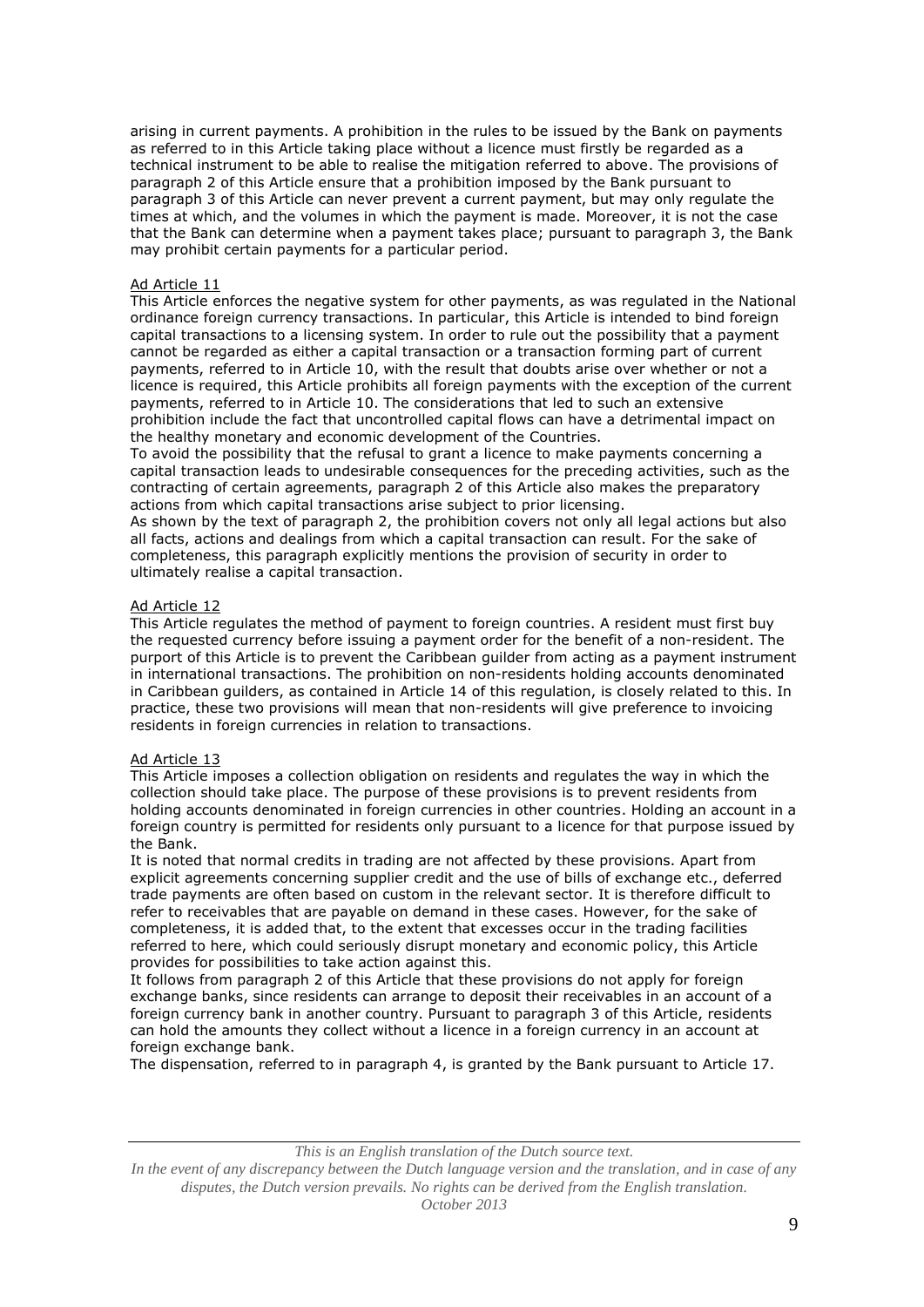For the situation in practice, reference is made to the section headed Foreign payments in the general section of this explanatory memorandum.

#### Ad Article 14

The purpose of this Article is to prevent non-residents from holding accounts denominated in Caribbean guilders in the Countries. As already explained in relation to Article 12 of this regulation, this helps to ensure that the Caribbean guilder does not play a role as a payment instrument in international payments.

The last sentence of the Article leaves open the possibility that residents will keep a receivable denominated in Caribbean guilders in their books, for example in relation to deliveries of goods. The normal supplier credit is therefore not affected by this Article.

The Bank can, on request, permit non-residents who can show that they have an interest in the Countries on the basis of which they need to make payments in Caribbean guilders to hold an account in Caribbean guilders at a foreign currency bank.

For the situation in practice, reference is made to the section headed Foreign payments in the general section of this explanatory memorandum.

### Ad Article 15

The purpose of this Article is to prevent foreign payments taking place outside the Bank and the foreign exchange banks by means of exports of, in particular, foreign bank notes. It should be noted that the Article does not primarily aim to affect payments to foreign countries, but more the manner in which these payments take place.

In the National ordinance foreign currency transactions, this Article had a second paragraph that required residents to exchange foreign payment instruments within a set term, unless they had dispensation. Although this was intended to promote use of the national currency and was considered important for the compilation of the balance of payments, this was a provision that was not enforceable in practice. For that reason, the second paragraph has not been included in this regulation.

### Ad Article 16

The purpose of this Article is to ensure that the foreign currency transactions comprising the securities, referred to in paragraph 1, do not take place out of sight of the Bank either. The contracting of agreements concerning the securities referred to here is already subject to licensing pursuant to the provisions of Article 11 of this regulation. It could perhaps be concluded on those grounds that these provisions in fact constitute a duplication of the forms of prohibition in Article 11. However, independently of this, in a system in which unlicensed capital transactions are prohibited, a provision such as this cannot be missed without harming the effectiveness of the system. The prohibition of imports and exports in paragraph 1 and the obligation to deposit foreign securities in safe custody in paragraph 2 supplement each other in that regard.

It should be added, however, that these provisions are in no way intended to prevent institutions such as the existing trust offices from performing their work in relation to the custody of foreign securities for their clients. To the extent necessary, the aforementioned institutions can obtain a general licence to import and export securities and a general dispensation from the safe custody obligation, even if this concerns securities that may legally be the property of the aforementioned institutions, but in economic terms are the property of non-residents.

It goes without saying that the Bank must attach the necessary conditions to the latter general licences and dispensations to prevent the relevant securities from falling into the hands of residents.

#### Ad Article 18

Paragraph 1 creates the legal basis for the integrity test to be conducted by the Bank for a licence as referred to in Article 17. In the interests of financial transactions, the licence-holder or the person granted dispensation must continue to comply with the requirements laid down by or pursuant to this regulation for acquiring the licence or dispensation, as well as the conditions laid down by and the obligations associated with the licence or dispensation, and not only until the time when the licence is granted.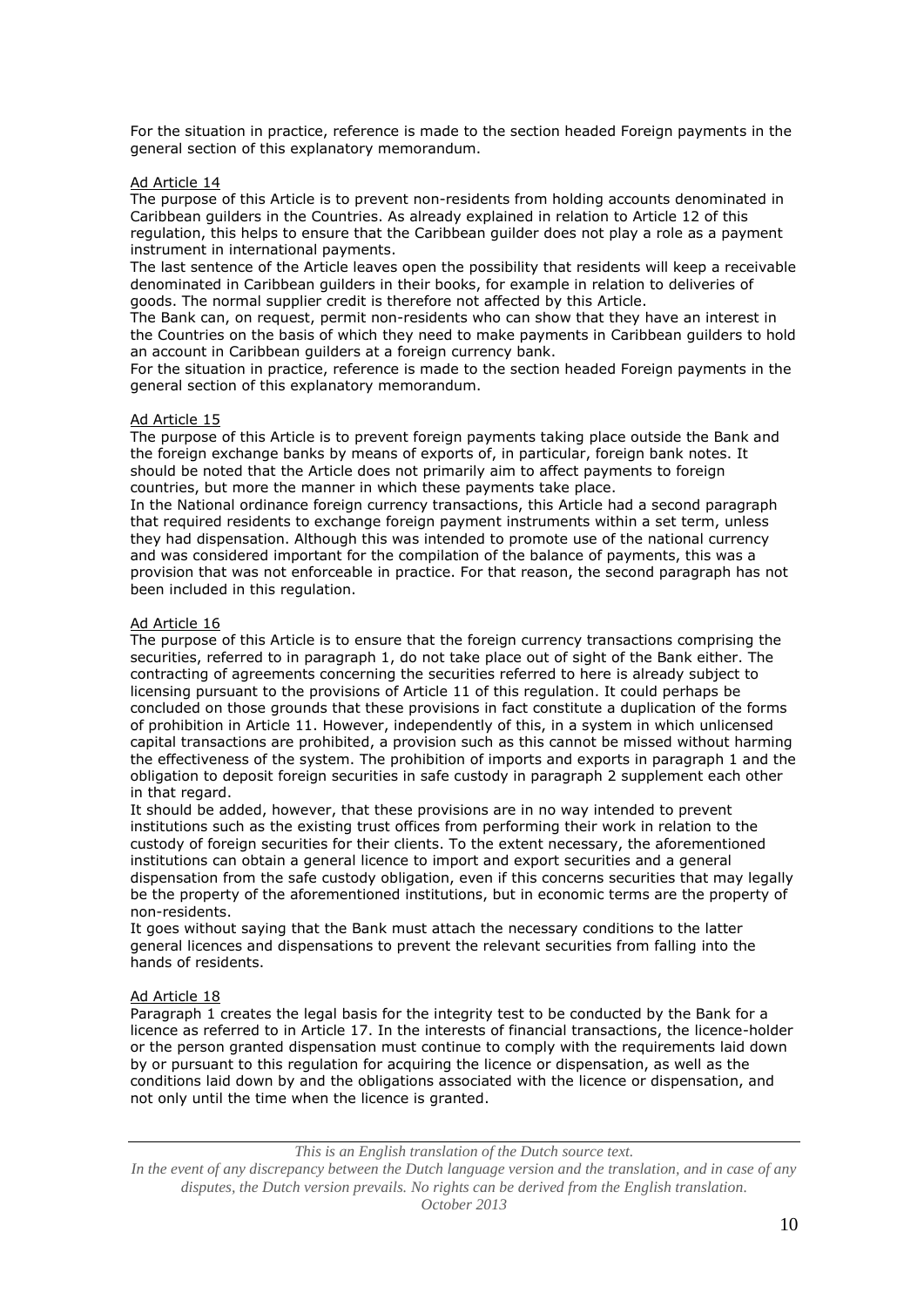The publication of the rules shall take place through publication on the Bank's website and in a letter to the relevant institution.

Ad Article 21 [Roselle]

## Ad Article 22

The provisions of paragraph 2 are contained in Article 9(3) of the 1994 National ordinance supervision of the banking and financial sector, in its form before the National ordinance updating and harmonisation of supervisory national ordinances regarding the Bank of the Netherlands Antilles entered into force.

In relation to the updating and harmonisation of the supervisory national ordinance, and taking account of the general principles of good administrative practice, this regulation provides that the decision to withdraw a licence and the refusal to withdraw a licence must be notified to the person concerned.

In relation to the updating and harmonisation of the supervisory national ordinances, this Article also provides that the Bank may defer the notice to a date that it fixes, if the notice could cause serious harm to the interests of the interested parties.

Pursuant to the supervisory national ordinances, the Bank may take a number of measures regarding the financial institutions under its supervision. The Bank may, for instance, impose restrictions or attach rules or conditions to the licence of the licence-holders and may monitor compliance with the rules laid down in the supervisory national ordinance or in Bank rules issued on the basis of the supervisory national ordinance, by means of reports, notices and both regular and special investigations.

In the event of the infringement of the rules, the Bank has a number of instruments at its disposal for taking action against the infringement. The Bank may thus issue instructions to the offender to follow a particular line of conduct or, in the most extreme case, the licenceholder's licence may even be withdrawn.

## Ad Article 27

The enforcement of integrity in general and the combating of (organised) crime in particular necessitate this Article concerning the confidentiality obligation.

The confidentiality obligation concerns only the data or information obtained pursuant to the supervisory national ordinances, making use of the relevant supervisory national ordinance or of certain supervisory powers. The confidentiality obligation also applies with regard to the data and information obtained from the Department of Public Prosecutions of a Country, the reporting centres, referred to in the national ordinances concerning the reporting of unusual transactions and/or a foreign supervisory authority. The confidentiality obligation cannot be invoked with regard to other data or information.

There are a number of exceptions to the obligation to preserve the confidentiality of certain data or information; see paragraphs 3, 4 and 5. The authorisation of the Bank to notify the Unusual Transactions Reporting Centres if it discovers facts in the performance of its tasks and the execution of its powers that give rise to suspicions of money laundering practices or of financing of terrorism, arises partly from a recommendation in the IMF report, the need to enforce integrity in the financial sector and the combating of (organised) crime and the need to implement other regulations and rules concerning money laundering and financing of terrorism.

## Ad Articles 28, 29 and 30

International developments mean that financial institutions have or will have increasing points of contact with each other, necessitating the exchange of data between the supervisory authorities of the different sectors. Partly in view of the need to enforce the integrity of the sectors, as well as to protect the interests of those concerned which the supervisory national ordinances aim to protect, this regulation expands the number of authorities or institutions with which the Bank can exchange data or information.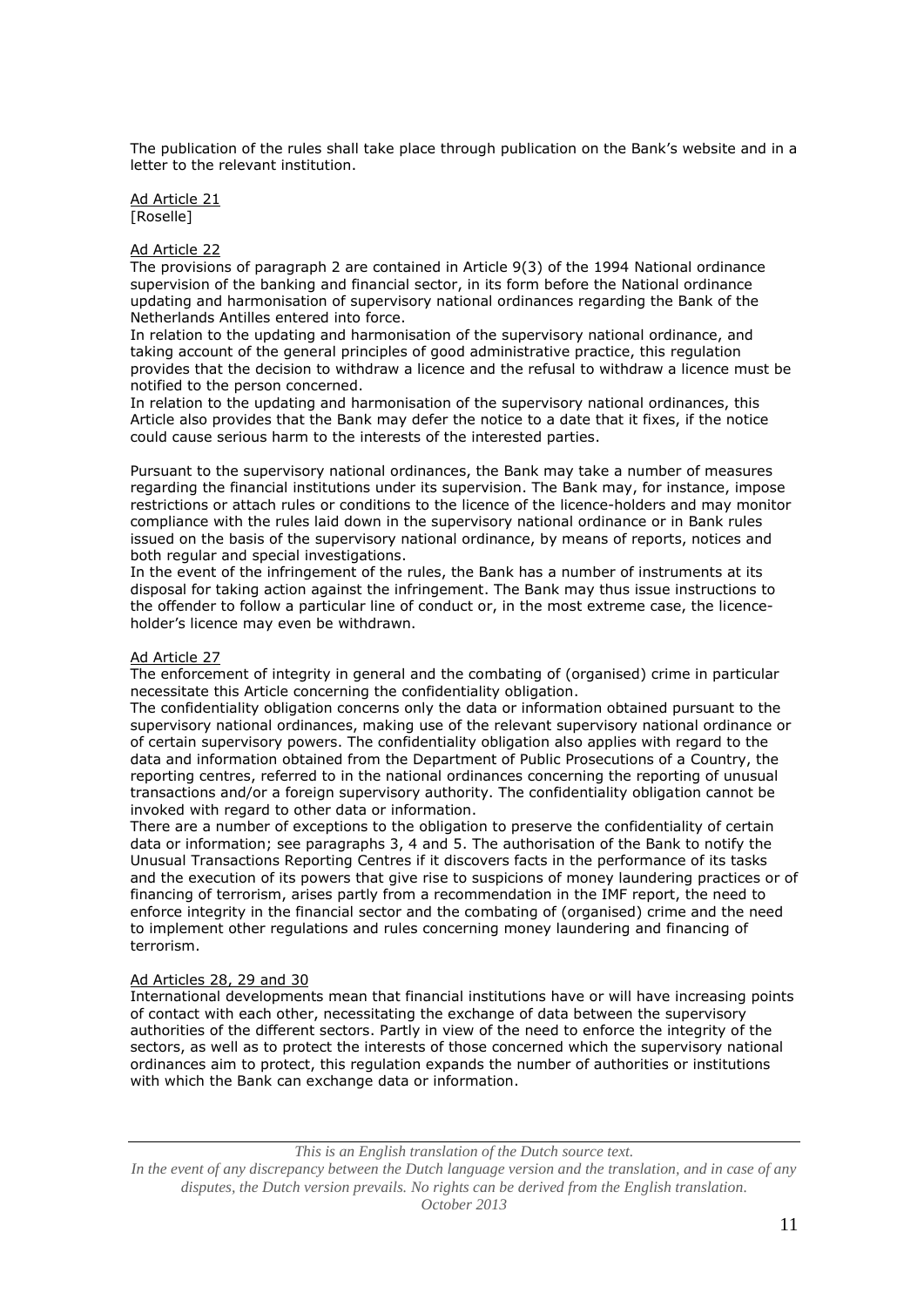It is noted that the international organisations such as the IMF and the World Bank are not included in the government agencies, referred to in Article 28(1). The clause in the first sentence of paragraph 1 'which are responsible for supervision of the financial markets or of legal entities, partnerships or natural persons operating in those markets' concerns all government agencies, referred to in the first sentence.

#### Ad Article 31

This Article contains a standardised provision for charging on of the costs in all supervisory national ordinances. With the implementation of these provisions, the Bank will now be able to recover the supervisory costs it incurs, to some extent.

In contrast to the other supervisory national ordinances, this regulation, in view of the nature and purport of the licences or dispensation to be granted, does not provide that the application for a licence or dispensation will not be processed until the due amount, referred to in paragraph 1, has been paid.

The following is noted with regard to the last paragraph. The letter from the Bank in which a payment obligation is imposed, as provided for in paragraph 4, is an administrative decision. The financial institution may object to such a decision of the Bank to the Bank itself as well as appeal against this at the Court. With regard to the writ of execution, referred to in paragraph 7, through which the collection takes place, the financial institution may only appeal against the enforcement of the writ. An appeal is possible, for example, if the amount shown in the writ is not consistent with that in the Bank's administrative decision imposing the payment obligation. For that reason, the provision concerning the legal instrument of appeal against the enforcement of a writ of execution, as provided for in the chapter or paragraph concerning financial debts, is declared to be likewise applicable, as the appeal is not provided for in the Code of Civil Procedure of each Country.

Finally, it is noted that the interest at the statutory rate referred to in paragraph 5 can vary from one country to another, as this is fixed by the relevant Minister of Justice.

## Ad Article 33

In order to protect the interests of those concerned which the different supervisory national ordinances aim to protect, the Bank is granted the power to open talks with the organisations that are designated as representative organisations by the Ministers of Finance pursuant to the supervisory national ordinances. However, the Bank must notify the financial institutions concerned before entering into talks with the relevant representative organisations. The Bank holds these powers if the financial institutions fail to comply with the instructions of the Bank, fail to do so within the term set by the Bank or fail to do so adequately, or if exceptional events jeopardise adequate functioning of the financial institutions concerned.

#### Ad Article 34 up to and including Article 52

For an explanation of these Articles, reference is made to the section headed 'Astreinte and administrative penalties' in the general section of this explanatory memorandum.

## Ad Article 69 up to and including Article 77

This chapter provides for the power of the Bank to publicise two facts, i.e. the Bank's refusal to grant a requested licence if such a refusal has become final, and unlicensed operations. This chapter also provides for the power of the Bank to publicise the fact for which an astreinte or administrative penalty was imposed, the rule infringed, as well as the name and address of the party on which the astreinte or the administrative penalty was imposed. It is noted that publication of an infringement is an effective enforcement instrument, as publication can harm the reputation of a financial institution, while a good reputation is precisely of the greatest importance for a financial institution. For that reason, the fact is expressed here that publication involves an enforcement instrument that is applied only in the case of an infringement of the supervisory national ordinance.

*This is an English translation of the Dutch source text.*

*In the event of any discrepancy between the Dutch language version and the translation, and in case of any disputes, the Dutch version prevails. No rights can be derived from the English translation. October 2013*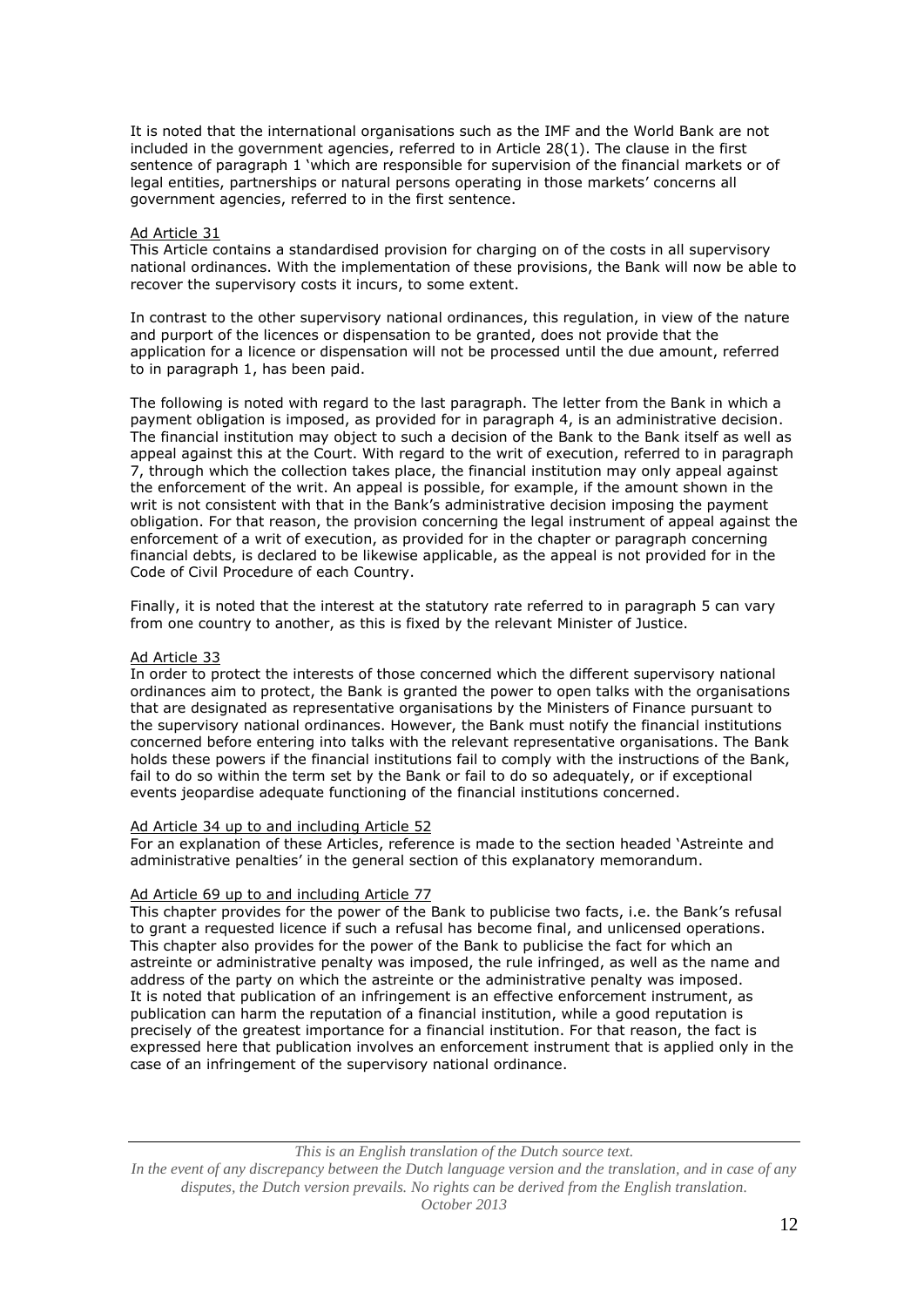In view of the sanctioning character of these powers, a number of provisions have been included to protect those whose actions or omissions are made public. However, it will not always be possible to provide the offender with sufficient assurances. This could involve an offender of no known address, or who conceals his identity, for example. In such cases, the Bank cannot reasonably be required to nevertheless provide the offender with all assurances before taking the necessary enforcement measures.

The 'publication' of infringements, as described above, will take place in a manner to be determined by the Bank, such as through publication in the journals in which the countries record official notices, or in one or more daily newspapers, at the discretion of the Bank.

Finally, the fact that publication of infringements concerns cases in which the Bank makes use of information obtained on the grounds of the relevant supervisory national ordinance merits attention. If an infringement of a supervisory national ordinance is known to the public or this concerns public information in other respects, such as publications that have already appeared in daily newspapers or on the internet, etc., the Bank is naturally free to issue warnings on the basis of that public information. The Bank would then be wise to verify the information.

Due to the fact that the Bank itself is responsible for the publication of an infringement, it is necessary, in order to avoid it becoming its own judge and jury, that the internal organisation of the Bank is structured in such a way that an official who observes an infringement does not also determine whether an infringement will be made public (segregation of functions). Consequently, the supervisory national ordinances must provide that the work in connection with the publication of an infringement is performed by persons who were not involved in the establishment of the infringement and the investigation that preceded this.

### Ad Article 78

Since the Code of Criminal Procedure (P.B. 1996, No. 164) came into force, a standard supervisory provision has been used in the Netherlands Antilles, regulating in a structured and uniform manner who is authorised to perform supervision, the powers that may be exercised in that regard and the rules to which the exercise of such powers is subject. Article 78 is based on this standard supervisory provision. Consideration was given here to which powers are necessary in relation to the supervision of compliance.

The following is noted with regard to paragraph 1, which provides that the persons designated for that purpose by national decree are responsible for supervision of compliance with the provisions of or pursuant to any national ordinance. Principe 1 of the 'Basel Core Principles', principle 3 of the 'Insurance Core Principles and Methodology' and principle 6.1 of the 'Objectives and Principles of Securities Regulation' provide, *inter alia*, that the supervisory authority must be operationally independent in order to be able to bear its responsibility in the performance of its tasks and the exercise of its powers. For that reason, this paragraph provides that the supervisors shall be appointed by the President of the Bank.

Finally, it is noted with regard to the appointment of supervisors that, in view of the nature and purport of this regulation, customs officials will also be designated to supervise compliance with the provisions of or pursuant to this regulation, in addition to the officials of the Bank.

The following is noted with regard to the powers of the supervisory authorities as laid down in paragraph 2 of this Article. Paragraph 2 provides an exhaustive list of the powers of the supervisory authorities. The increasing modernity of the technologies that the financial institutions use to perform their work or their activities means that it may be necessary, for the adequate performance of supervision by the Bank, to enter locations, to inspect vessels, stationary vehicles and their cargoes and to enter residential properties without the explicit consent of the occupant. This could involve, for example, the performance of the work of a credit institution from a vessel without a licence, or the activities of Bank officials in relation to the combating of money laundering and the financing of terrorism, which may call for far-